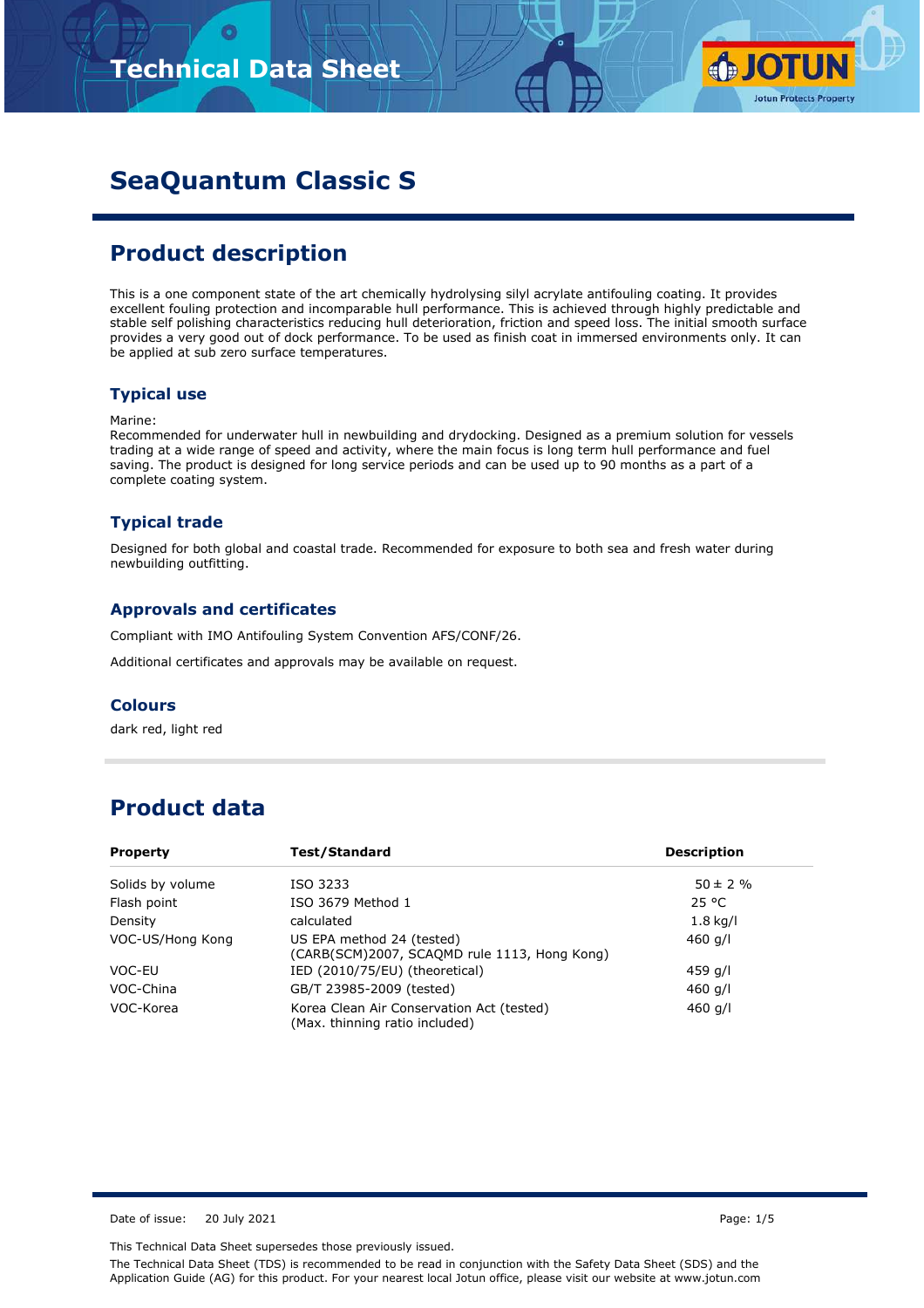

The provided data is typical for factory produced products, subject to slight variation depending on colour.

### **Film thickness per coat**

**Typical recommended specification range**

| Dry film thickness         |  | 75 - 175 µm                   |  |
|----------------------------|--|-------------------------------|--|
| Wet film thickness         |  | 150 - 350 um                  |  |
| Theoretical spreading rate |  | $6.6 - 2.8$ m <sup>2</sup> /l |  |

Max total DFT for multiple coats in the antifouling system: 600 µm

### **Surface preparation**

To secure lasting adhesion to the subsequent product all surfaces shall be clean, dry and free from any contamination.

### **Surface preparation summary table**

|                  |                                                                                                                                                                                                                                                                 | <b>Surface preparation</b>                                                                                                                                                                                                                                                                              |  |  |  |
|------------------|-----------------------------------------------------------------------------------------------------------------------------------------------------------------------------------------------------------------------------------------------------------------|---------------------------------------------------------------------------------------------------------------------------------------------------------------------------------------------------------------------------------------------------------------------------------------------------------|--|--|--|
| <b>Substrate</b> | Minimum                                                                                                                                                                                                                                                         | Recommended                                                                                                                                                                                                                                                                                             |  |  |  |
| Coated surfaces  | New tie coat or new antifouling:<br>Remove any contamination that could<br>interfere with the intercoat adhesion.<br>Exceeding maximum recoat intervals<br>will require cleaning/abrading and/or<br>application of additional coats,<br>depending on condition. | New tie coat or new antifouling:<br>Remove any contamination that could<br>interfere with the intercoat adhesion.<br>Exceeding maximum recoat intervals<br>will require cleaning/abrading and/or<br>application of additional coats,<br>depending on condition.<br>Aged antifouling with leached layer: |  |  |  |
|                  | Aged antifouling with leached layer:<br>Removal by thorough fresh water<br>washing at minimum nozzle pressure<br>200 bar.                                                                                                                                       | Removal by thorough fresh water<br>washing at minimum nozzle pressure<br>340 bar.                                                                                                                                                                                                                       |  |  |  |

### **Application**

### **Application methods**

| The product can be applied by |                                                                              |  |  |  |
|-------------------------------|------------------------------------------------------------------------------|--|--|--|
| Spray:                        | Use airless spray.                                                           |  |  |  |
| Brush:                        | May be used. Care must be taken to achieve the specified dry film thickness. |  |  |  |
| Roller:                       | May be used. Care must be taken to achieve the specified dry film thickness. |  |  |  |

Date of issue: 20 July 2021 20 Date of issue: 20 July 2021

This Technical Data Sheet supersedes those previously issued.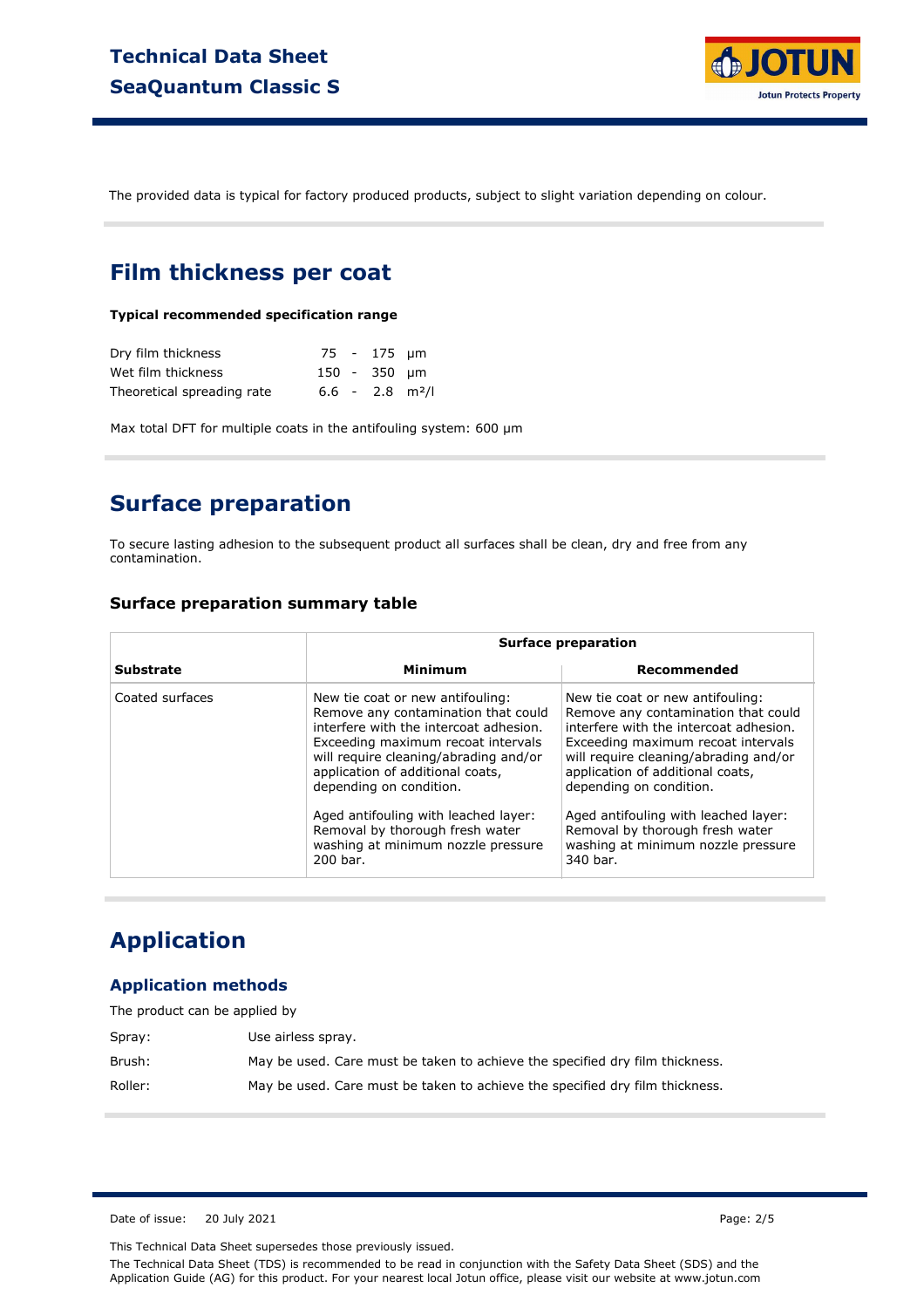

### **Product mixing**

Single pack

Stir/mix thoroughly with a power agitator before application.

#### **Thinner/Cleaning solvent**

Thinner: Jotun Thinner No. 7 / Jotun Thinner No. 10

#### **Guiding data for airless spray**

| Nozzle tip (inch/1000):       | 21-31            |
|-------------------------------|------------------|
| Pressure at nozzle (minimum): | 150 bar/2100 psi |

### **Drying and Curing time**

| Substrate temperature     |      | $-10 °C$ $0 °C$ $10 °C$ $23 °C$ $40 °C$ |     |     |  |
|---------------------------|------|-----------------------------------------|-----|-----|--|
| Surface (touch) dry       | 5 h  | 2 h 45 min 30 min 30 min                |     |     |  |
| Dry to over coat, minimum | 24 h | 16h 9h 7h                               |     | 6 h |  |
| Dried/cured for immersion | 36 h | 24h 10h                                 | 9 h | 8 h |  |

For maximum overcoating intervals, refer to the Application Guide (AG) for this product.

When three or more antifouling coats are applied in rapid succession it is recommended to double the time for immersion.

Drying and curing times are determined under controlled temperatures and relative humidity below 85 %, and at average of the DFT range for the product.

Surface (touch) dry: The state of drying when slight pressure with a finger does not leave an imprint or reveal tackiness.

Dry to over coat, minimum: The recommended shortest time before the next coat can be applied.

Dried/cured for immersion: Minimum time before the coating can be permanently immersed in sea water.

### **Recommended type of primer**

Anticorrosive primer system suitable for purpose. Recommended tie coat for the subsequent antifouling coat is: Safeguard Universal ES or

Safeguard Plus

## **Packaging (typical)**

| Volume |  |
|--------|--|
|--------|--|

**Size of containers**

Date of issue: 20 July 2021 20 Australian 20 July 2021 20:3/5

This Technical Data Sheet supersedes those previously issued.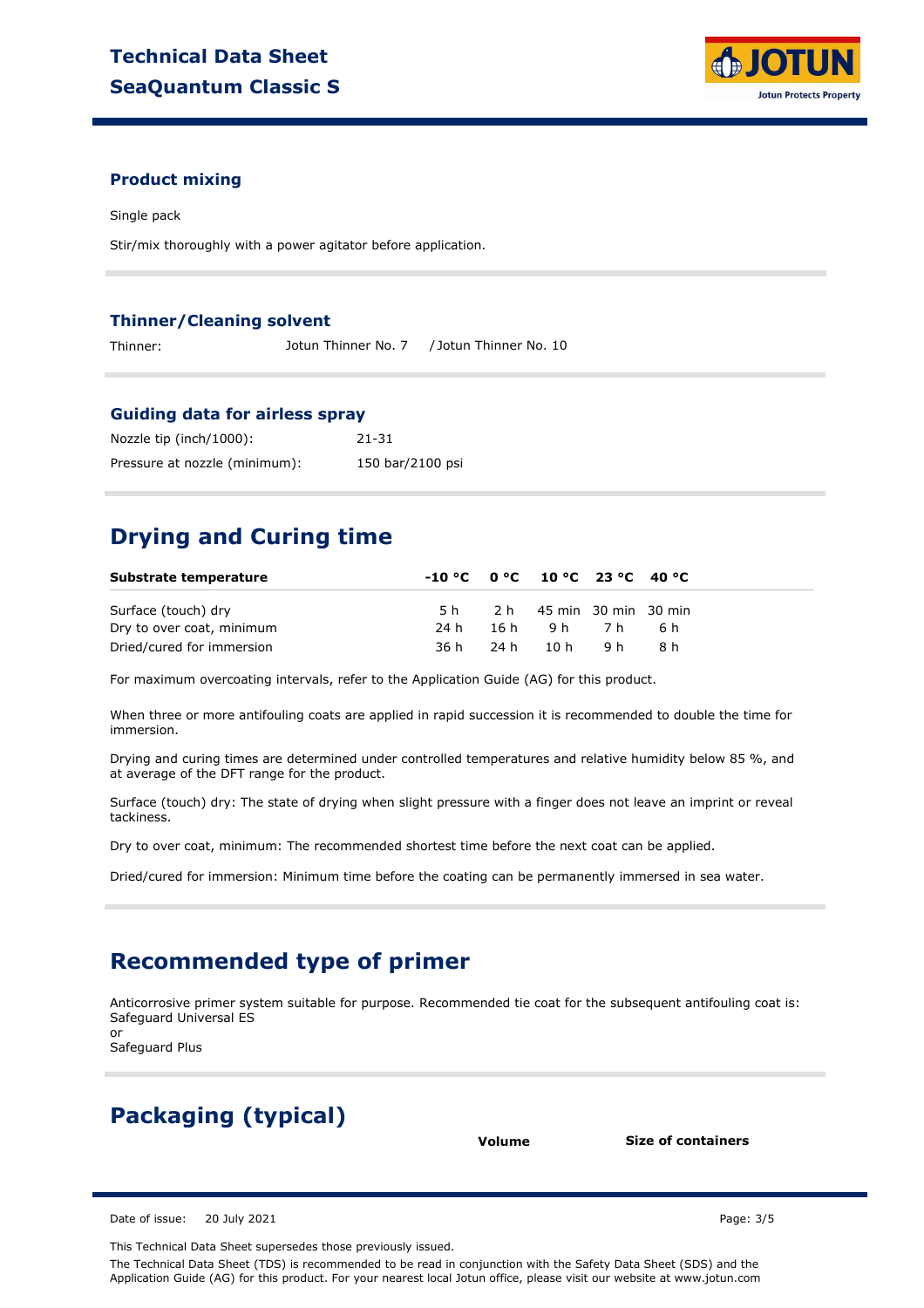

|                      | (litres) | (litres) |
|----------------------|----------|----------|
| SeaQuantum Classic S | 20       | 20       |

The volume stated is for factory made colours. Note that local variants in pack size and filled volumes can vary due to local regulations.

### **Storage**

The product must be stored in accordance with national regulations. Keep the containers in a dry, cool, well ventilated space and away from sources of heat and ignition. Containers must be kept tightly closed. Handle with care.

### **Shelf life at 23 °C**

SeaQuantum Classic S 12 month(s)

In some markets commercial shelf life can be dictated shorter by local legislation. The above is minimum shelf life, thereafter the paint quality is subject to re-inspection.

### **Caution**

This product is for professional use only. The applicators and operators shall be trained, experienced and have the capability and equipment to mix/stir and apply the coatings correctly and according to Jotun's technical documentation. Applicators and operators shall use appropriate personal protection equipment when using this product. This guideline is given based on the current knowledge of the product. Any suggested deviation to suit the site conditions shall be forwarded to the responsible Jotun representative for approval before commencing the work.

## **Health and safety**

Please observe the precautionary notices displayed on the container. Use under well ventilated conditions. Do not inhale spray mist. Avoid skin contact. Spillage on the skin should immediately be removed with suitable cleanser, soap and water. Eyes should be well flushed with water and medical attention sought immediately.

## **Colour variation**

When applicable, products primarily meant for use as primers or antifoulings may have slight colour variations from batch to batch. Such products and epoxy based products used as a finish coat may chalk when exposed to sunlight and weathering.

Colour and gloss retention on topcoats/finish coats may vary depending on type of colour, exposure environment such as temperature, UV intensity etc., application quality and generic type of paint. Contact your local Jotun office for further information.

## **Disclaimer**

Date of issue: 20 July 2021 Page: 4/5

This Technical Data Sheet supersedes those previously issued.